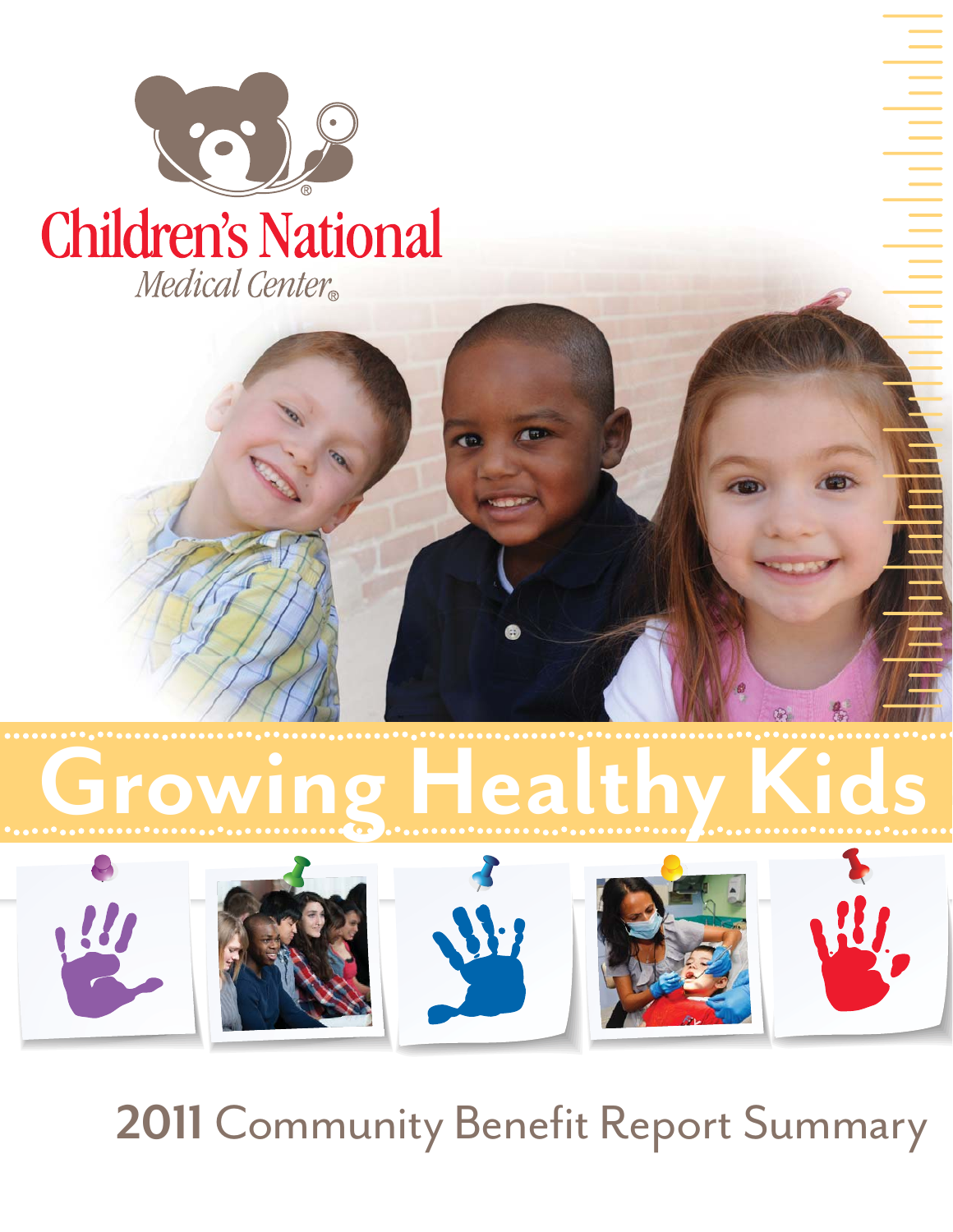## Community Investment



#### **TOTAL COMMUNITY BENEFIT \$101,608,832**

| <b>TOTAL Uncompensated Care</b> | \$50,804,061 |
|---------------------------------|--------------|
|---------------------------------|--------------|

| <b>TOTAL Community Benefit Categories</b>         | \$50,804,771 |
|---------------------------------------------------|--------------|
| Community health improvement services\$23,992,139 |              |
|                                                   |              |
|                                                   |              |
|                                                   |              |
|                                                   |              |
|                                                   |              |
|                                                   |              |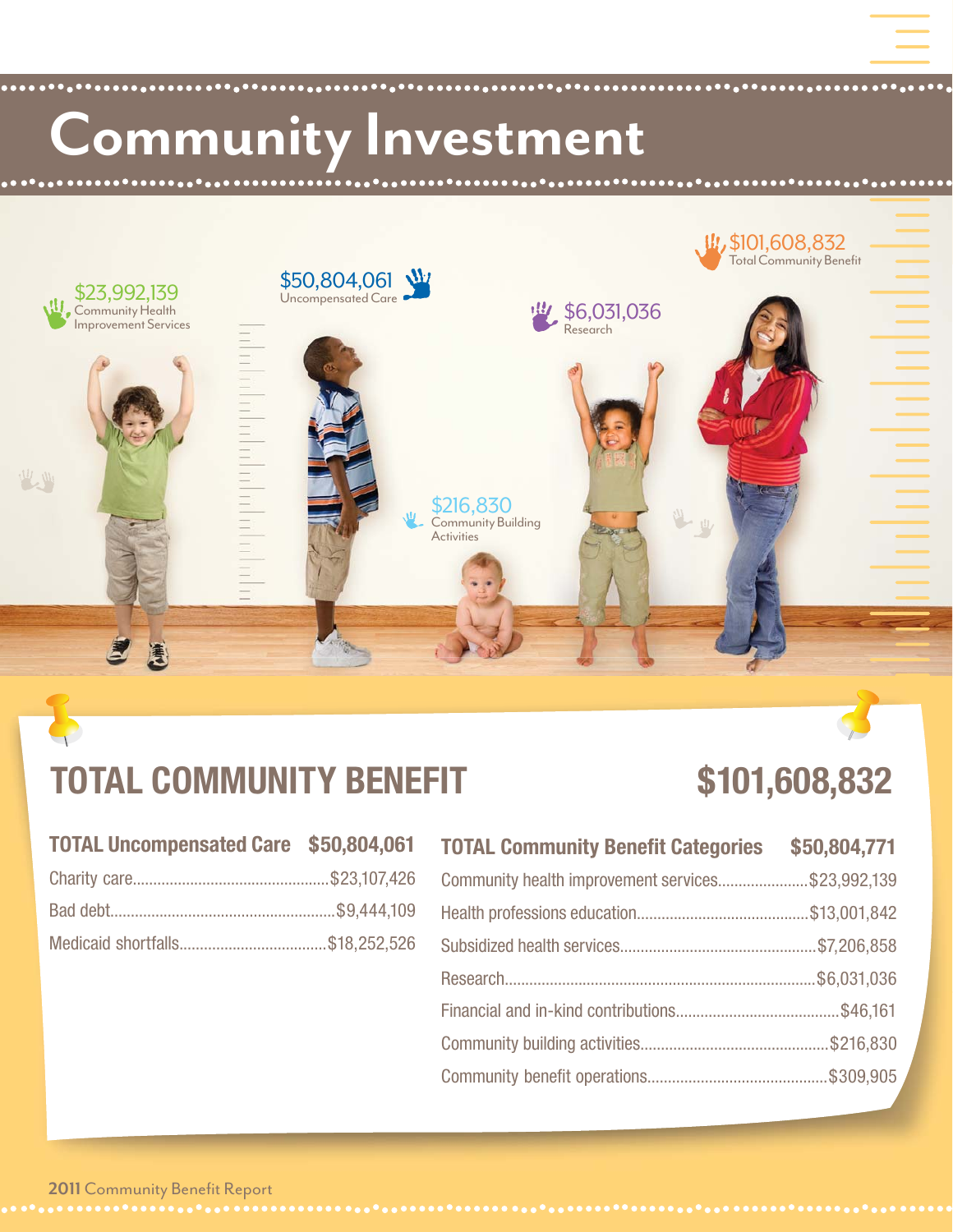### Growing Healthy Kids



Children's National Medical Center is committed to meeting its mission of Care, Advocacy, Research, and Education by growing healthy kids! In 2011, this goal was the motivation behind a number of programs and initiatives aimed at educating, treating, and preventing a wide range of diseases, as well as breaking the racial, ethnic, and socioeconomic boundaries that can be barriers to impactful health care.

Because the Washington, DC metropolitan area is comprised of communities with unique and diverse medical needs, we are continually challenged to determine where the need for care is greatest, and identify key partnerships to bring meaningful services to children and their families. Last year, our administrators and staff focused their exceptional skills, talents, and energy on expanding already successful programs to reach more at-risk families and communities, while launching new ones with the promise of addressing unmet needs. This report highlights a few of these accomplishments, including the:



**DC Pediatric Oral Health Coalition, a group** comprised of stakeholders across organizations and disciplines that share best practices and develop solutions to improve the state of pediatric oral health in the District;



**Healthy Teeth Fluoride Varnish Program**, where over 1,400 parents in underserved

communities received an education in good oral health habits, while establishing a dental home for their children;



**Health Education Program at the Children's National ED at United Medical Center**, a program that provides much needed education on the top five ambulatory care sensitive (ACS) conditions, and the proper use of the emergency department;



**Focus on Youth with ImPACT**, a CDC funded project, that serves both youth ages 12-15 and their parents with education on preventing HIV, as well as the risks of early sexual activity, and lastly



**Sickle Cell Adolescent Transition Program**, which empowers and prepares kids with sickle cell anemia to successfully transition from pediatric to adult care.

The Children's National family is proud of our contribution to creating and maintaining healthier communities in the District of Columbia. Working together, we can make sure that every child has the opportunity to grow up healthy!